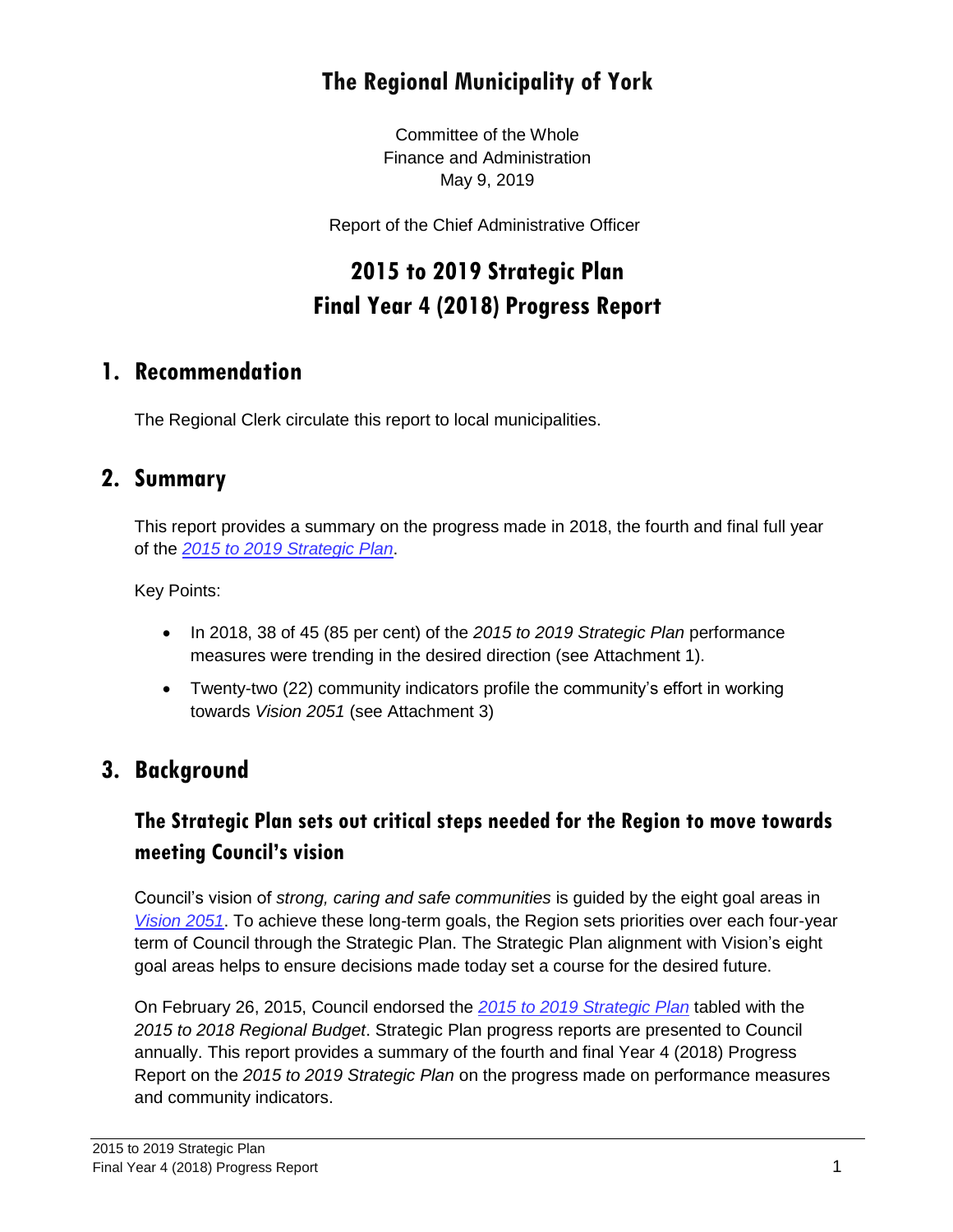### **Performance accountability considers York Region's specific contribution to the well-being of our communities**

Performance accountability is measured through performance measures that capture how well a Regional service is working to contribute to our communities' well-being. Performance measures in the *2015 to 2019 Strategic Plan* are tracked to ensure objectives are met, with progress reported to Council annually.

### **Community accountability considers a collective contribution to the well-being of our communities**

Community accountability is measured through community indicators, which help quantify the achievement of York Region's four Community Result Areas (Economic Vitality, Healthy Communities, Sustainable Environment, Good Government) over the four-year term of Council, to work towards *Vision 2051*. Multiple partners are involved in improving results of community indicators. Going forward community indicators are to be reported on a four-year reporting cycle to Council through a separate Community Indicators Report as part of the Vision refresh.

## **4. Analysis**

#### **2015 TO 2019 PERFORMANCE MEASURES**

Overall, the Region made significant progress throughout the four years of the Strategic Plan. Performance measures help indicate whether the desired impact is taking shape as a result of the Region's focused efforts. This final Year 4 (2018) Progress Report summarizes progress on the baseline trends over four years using 2014 as the baseline reference year. As fluctuations can occur from year-to-year, it is more meaningful to report on the baseline trend as a four year impact summary, rather than annual variance.

### **85 per cent of the Strategic Plan's performance measures were trending in the desired direction**

In 2018, 38 of 45 (85 per cent) performance measures' current baselines were trending in the desired direction (see Attachment 1). Three performance measures have been removed from the overall total of 48 performance measures found in the *2015 to 2019 Strategic Plan* due to one (1) performance measure with data not available over the four years and two (2) performance measures duplicated.

Data is not available for reporting on the performance measure:

Average time on social assistance

The data source for this performance measure is Ontario government's Social Assistance Management System (SAMS). Since the social assistance caseload software went online in November 2014, software glitches have affected the availability of annual data.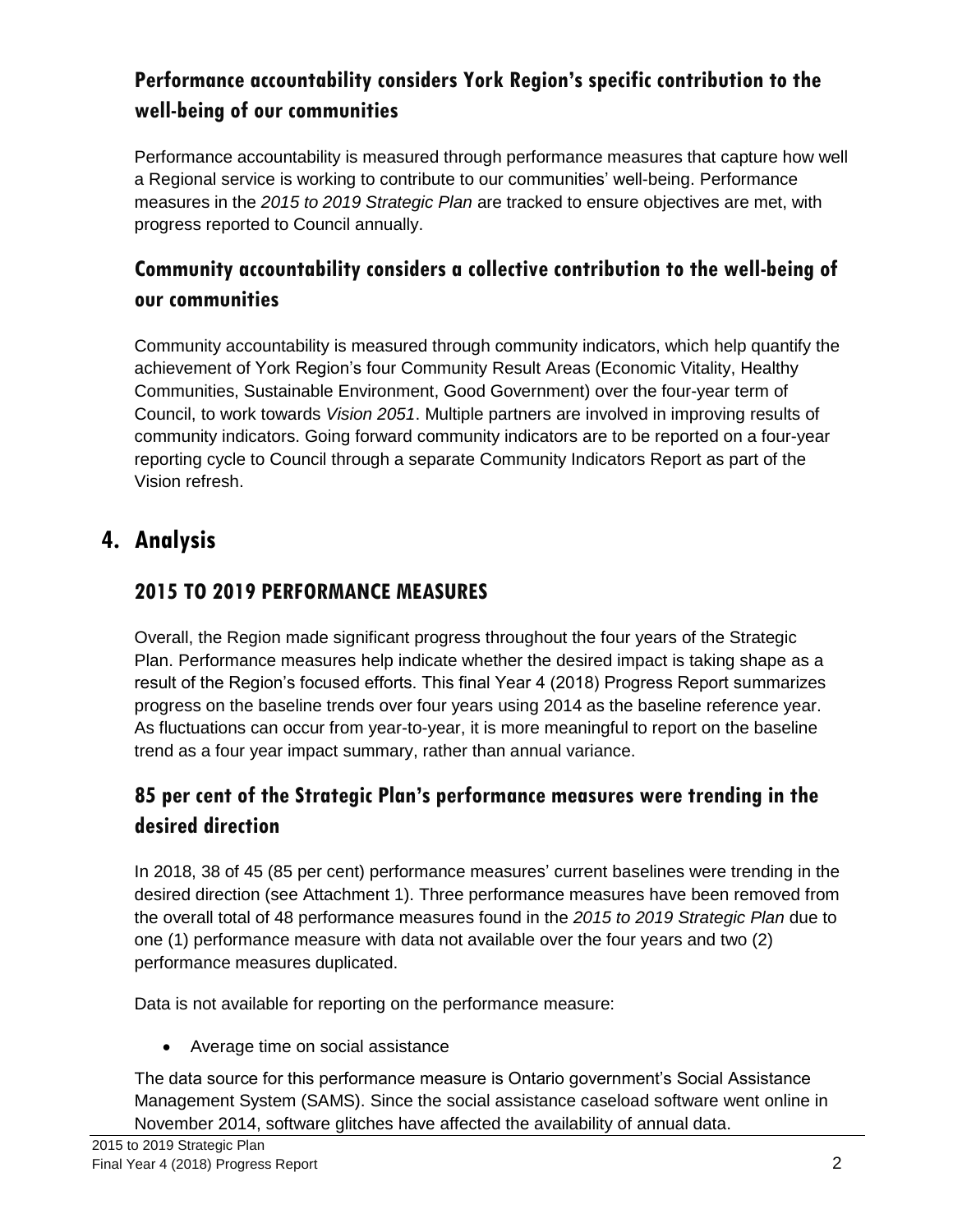Duplicated performance measures:

- Number of road lane kilometres new and rehabilitated
- Number of rapidway lane kilometres

These two performance measures are used to measure progress on service areas under Economic Vitality and Sustainable Environment. In an effort not to double count, these measures are each only counted once.

Forty-two (42) Key Planned Regional Activities as captured in the *2015 to 2019 Strategic Plan* have been completed or are in the progress of being completed. These achievements are a result of collaborative efforts from staff across the organization and with local municipal and community partners in relationship to Council's direction.

#### **Seven performance measures were not trending in the desired direction**

Seven (7) out of 45 (15 per cent) of the performance measures' current baseline trends were not trending in the desired direction (see Attachment 1):

- Number of households that receive housing assistance
- Maintain per capita investment of the Community Investment Fund
- Number of long term care residents transported to hospital
- Number of mental health crisis calls to 911
- Percentage of new non-residential (commercial office) development located in Regional Centres and Corridors
- Number of transit ridership per capita
- Number of visits to Regional websites

Attachment 2 is an exception report summarizing these seven performance measures. The summary outlines contributing factors for performance relating to each measure and activities planned to support future progress.

#### **2015 TO 2019 COMMUNITY INIDICATORS**

### **Community indicators profile the community's effort in working towards Vision 2051**

Twenty-two (22) community indicators representing *Vision 2051* quality of life captured in the *2015 to 2019 Strategic Plan* are profiled as part of this final Year 4 (2018) Progress Report (see Attachment 3). Community indicator baseline trends rely on data that is available in varying increments of reporting time periods depending on the data source. Attachment 3 provides a snapshot on the current baseline trend between five reporting time periods, where data is available. The baseline trends of seven community indicators have not been trending in the desired direction: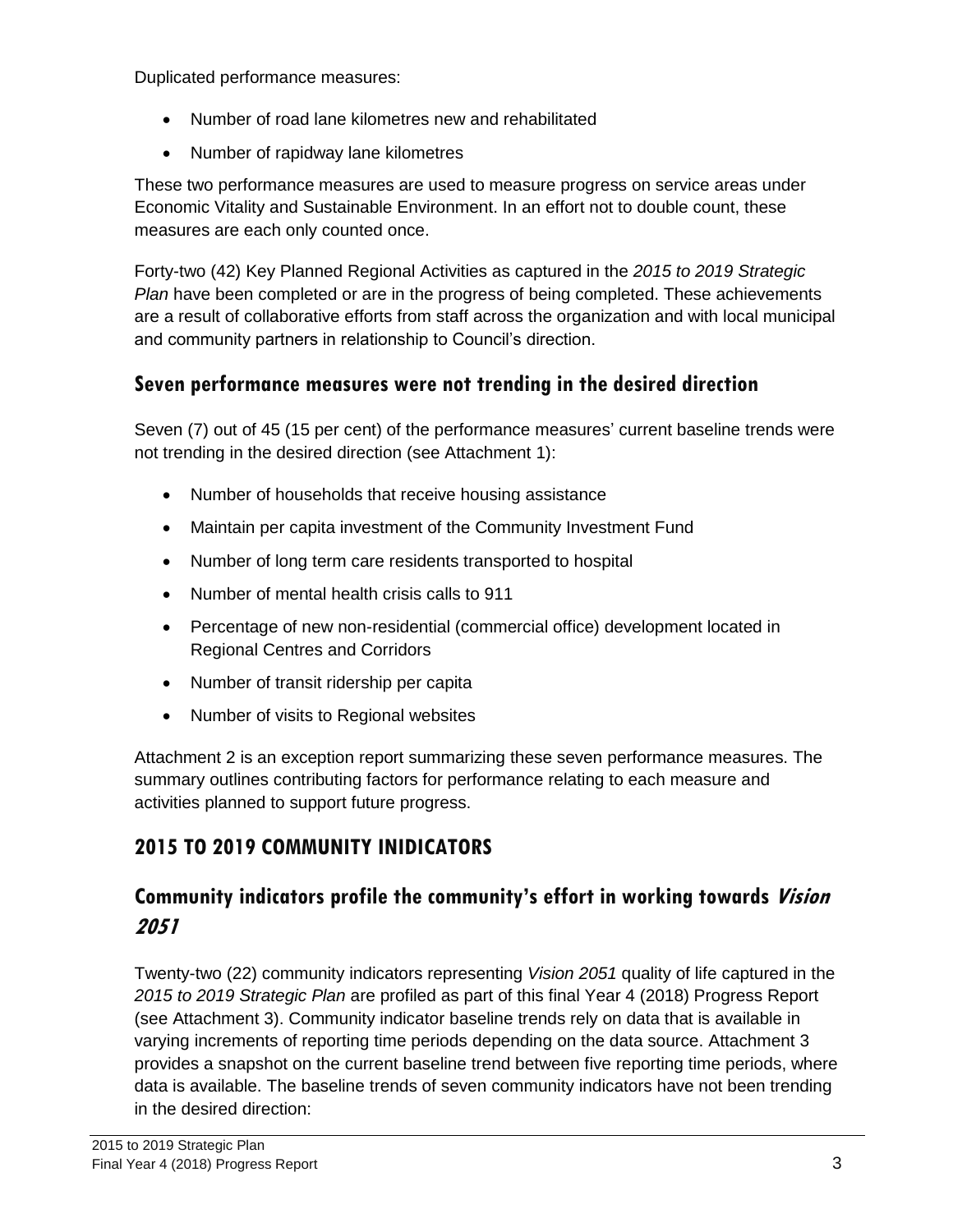- Percentage of households spending 30 per cent or more of income on housing costs
- Percentage of survey respondents that think housing affordability is a problem
- Number of Mental Health Act apprehensions per 100,000 population
- Total crime rate per 100,000 population
- Average travel time
- Survey respondents quality of life approval rating
- Percentage of resident satisfaction level with ability to access Regional services

Attachment 4 outlines contributing factors relating to each indicator and activities planned to support future progress.

## **2019 TO 2023 STRATEGIC PLAN**

## **The Council approved 2019 to 2023 Strategic Plan focuses on continuing to make progress on the Region's priorities**

On February 28, 2019, Council approved the *[2019 to 2023 Strategic Plan](https://www.york.ca/wps/wcm/connect/yorkpublic/e9612765-7323-40bf-904c-715cd0c21d6b/18453_CorporateStrategicPlan-Approved.pdf?MOD=AJPERES)*. This plan builds on the success of the *2015 to 2019 Strategic Plan*, which set out to maintain balance between the delivery of services for growth and community supports, while pursuing operational and customer experience excellence and affirming a shared commitment to inclusion. York Region released an [introduction video](https://youtu.be/ccH8_K3bsjo) that provides an overview of the *2019 to 2023 Strategic Plan* available on [York.ca/StratPlan.](http://www.york.ca/stratplan) The Year 1 (2019) Progress Report is scheduled to be presented to Council in May 2020.

# **5. Financial**

Costs associated with the delivery of the *2015 to 2019 Strategic Plan* are aligned with the multi-year budget.

# **6. Local Impact**

The Region's *2015 to 2019 Strategic Plan* share many of the same goals expressed in local municipalities' plans. The progress made during the Region's four-year Strategic Plan continues to support this strong alignment to the strategic areas profiled in many of the local municipal plans.

# **7. Conclusion**

The Year 4 (2018) Progress Report is the fourth and final annual progress report associated with the *2015 to 2019 Strategic Plan*. The progress report provides Council with an update on how the Region is progressing towards meeting its strategic goals. The report includes achievements of the fourth and final Year 4 (2018) and the Region's significant progress